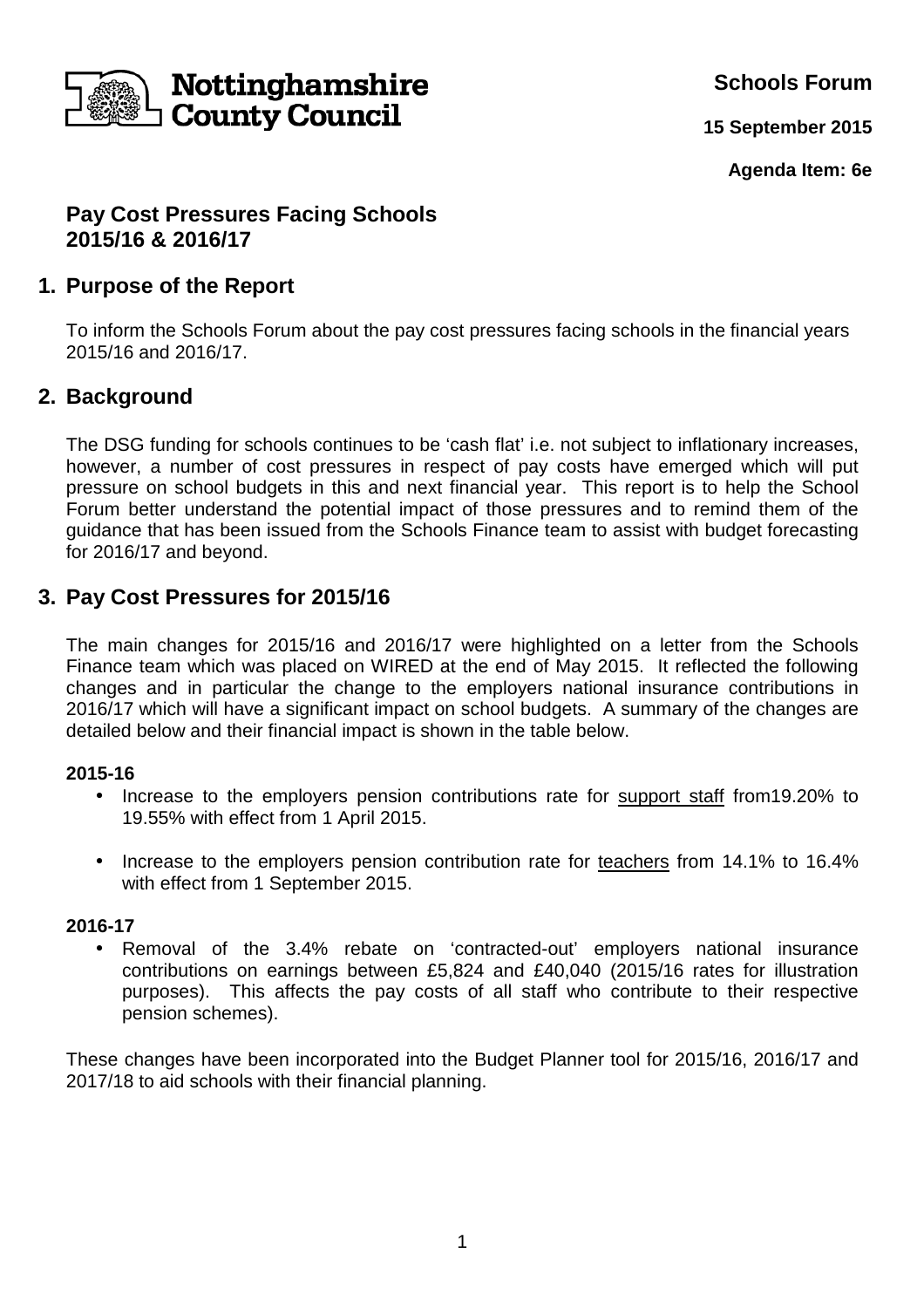# **4. Recommendation**

That the Schools Forum:

- note the contents of the report
- encourage schools to undertake early budget forecasting work for financial year 2016/17 and beyond to assess and consider the impact of these changes on their budgets.

### **For any enquiries about this report please contact:**

Sue Summerscales Acting Senior Finance Business Partner T: 01159 773468

E: sue.summerscales@nottscc.gov.uk